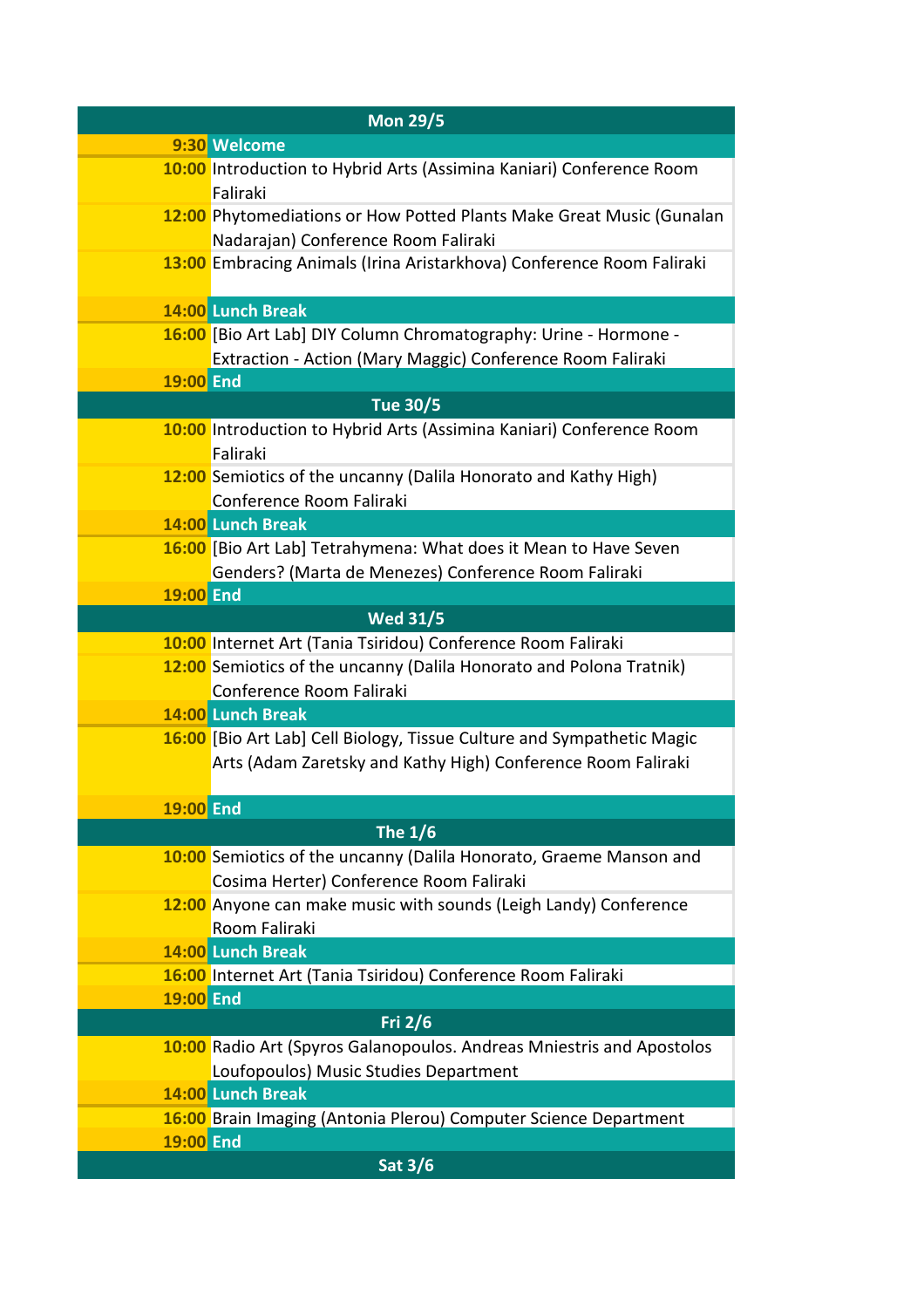|                | 10:00 Radio Art (Spyros Galanopoulos. Andreas Mniestris and Apostolos |  |
|----------------|-----------------------------------------------------------------------|--|
|                | Loufopoulos) Music Studies Department                                 |  |
|                | 14:00 Lunch Break                                                     |  |
|                | 16:00 Brain Imaging (Antonia Plerou) Computer Science Department      |  |
| 19:00 End      |                                                                       |  |
| <b>Sun 4/6</b> |                                                                       |  |
|                | 10:00 The Art of Microscopy (Antigoni Avramouli and Rob Kesseler)     |  |
|                | <b>Computer Science Department</b>                                    |  |
|                | 14:00 Lunch Break                                                     |  |
|                | 16:00 Closing                                                         |  |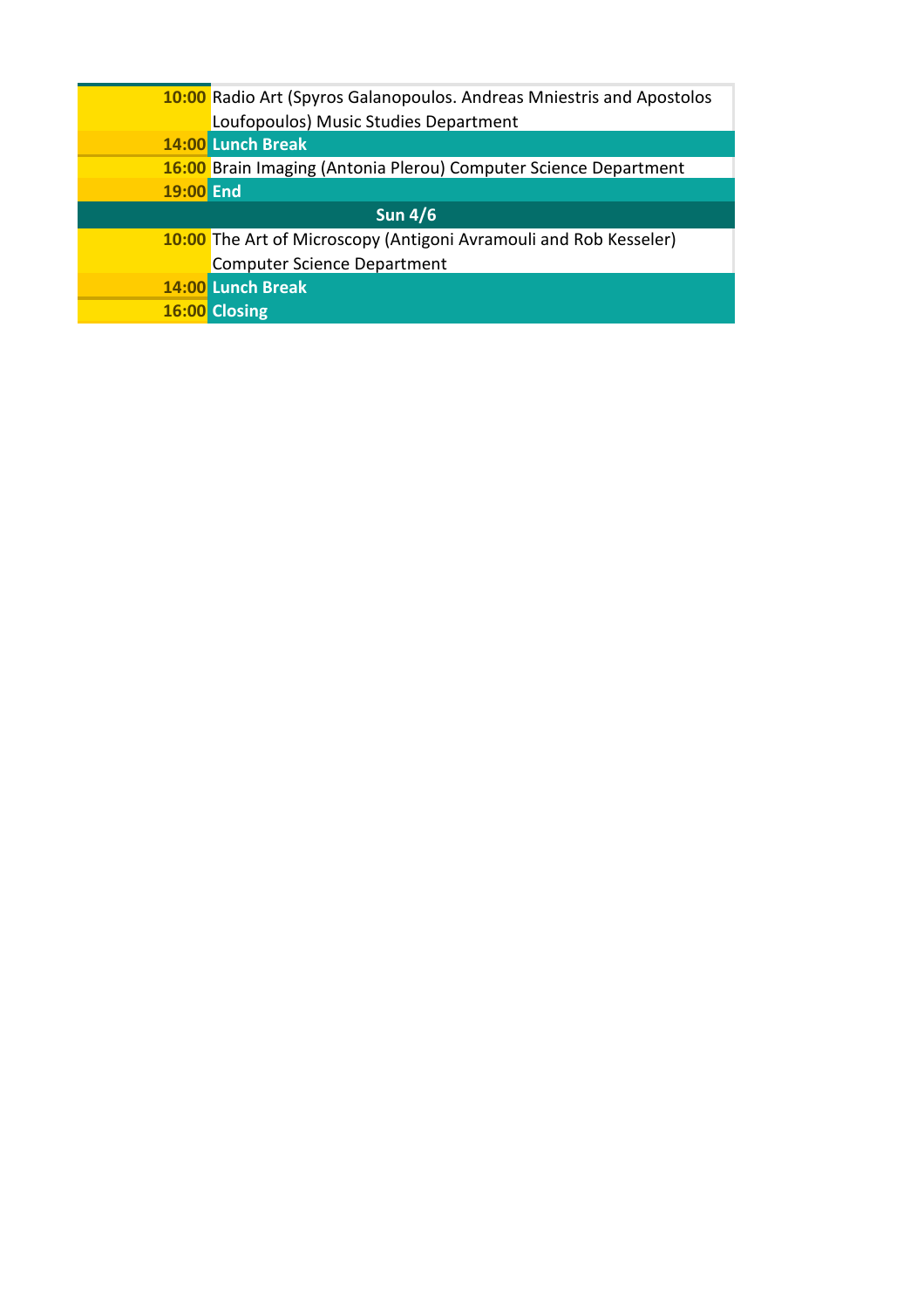| <b>Mon 5/6</b>   |                                                                            |
|------------------|----------------------------------------------------------------------------|
|                  | 9:30 Welcome                                                               |
|                  | 10:00 Creative Coding (Ioannis Deligiannis and Michail Panagopoulos) Audio |
|                  | and Visual Arts Department                                                 |
|                  | 14:00 Lunch Break                                                          |
|                  | 16:00 Creative Coding (Ioannis Deligiannis and Michail Panagopoulos) Audio |
|                  | and Visual Arts Department                                                 |
| <b>19:00 End</b> |                                                                            |
|                  | <b>Tue 6/6</b>                                                             |
|                  | 9:00 Art Based Research Methodology (Maria Chalkou) Audio and Visual       |
|                  | <b>Arts Department</b>                                                     |
|                  | 11:00 Location-based storytelling (Yorgos Drosos) Audio and Visual Arts    |
|                  | Department                                                                 |
|                  | 14:00 Lunch Break                                                          |
|                  | 16:00 Corporeality in intermedial performance (Gina Giotaki and Pauline    |
|                  | Brooks) room Ionian Academy                                                |
| <b>18:00 End</b> |                                                                            |
|                  | <b>Wed 7/6</b>                                                             |
|                  | 9:00 Art Based Research Methodology (Maria Chalkou) Audio and Visual       |
|                  | <b>Arts Department</b>                                                     |
|                  | 12:00 Location-based storytelling (Yorgos Drosos) Audio and Visual Arts    |
|                  | Department<br>14:00 Lunch Break                                            |
|                  | 16:00 Corporeality in intermedial performance (Gina Giotaki and Pauline    |
|                  | Brooks) room Ionian Academy                                                |
| <b>18:00 End</b> |                                                                            |
|                  | <b>Thu 8/6</b>                                                             |
|                  | 9:00 Art Based Research Methodology (Maria Chalkou) Audio and Visual       |
|                  | <b>Arts Department</b>                                                     |
|                  | 11:00 Site-specific arts (Bill Psaras) Audio and Visual Arts Department    |
|                  | 14:00 Lunch Break                                                          |
|                  | 16:00 Corporeality in intermedial performance (Gina Giotaki and Pauline    |
|                  | Brooks) room Ionian Academy                                                |
| <b>18:00 End</b> |                                                                            |
|                  | Fri 9/6                                                                    |
|                  | 9:00 Site-specific arts (Bill Psaras) Audio and Visual Arts Department     |
|                  | 14:00 Lunch Break                                                          |
|                  | 16:00 Corporeality in intermedial performance (Gina Giotaki and Pauline    |
|                  | Brooks) room Ionian Academy                                                |
| 18:00 End        |                                                                            |
|                  | Sat 10/6                                                                   |
|                  | 9:00 Algorithmic Composition (Andreas Floros and Iannis Zannos) Audio and  |
|                  | <b>Visual Arts Department</b>                                              |
|                  | 13:00 Lunch Break                                                          |
|                  | 15:00 Algorithmic Composition (Andreas Floros and Iannis Zannos) Audio and |
|                  | <b>Visual Arts Department</b>                                              |
| <b>19:00 End</b> |                                                                            |